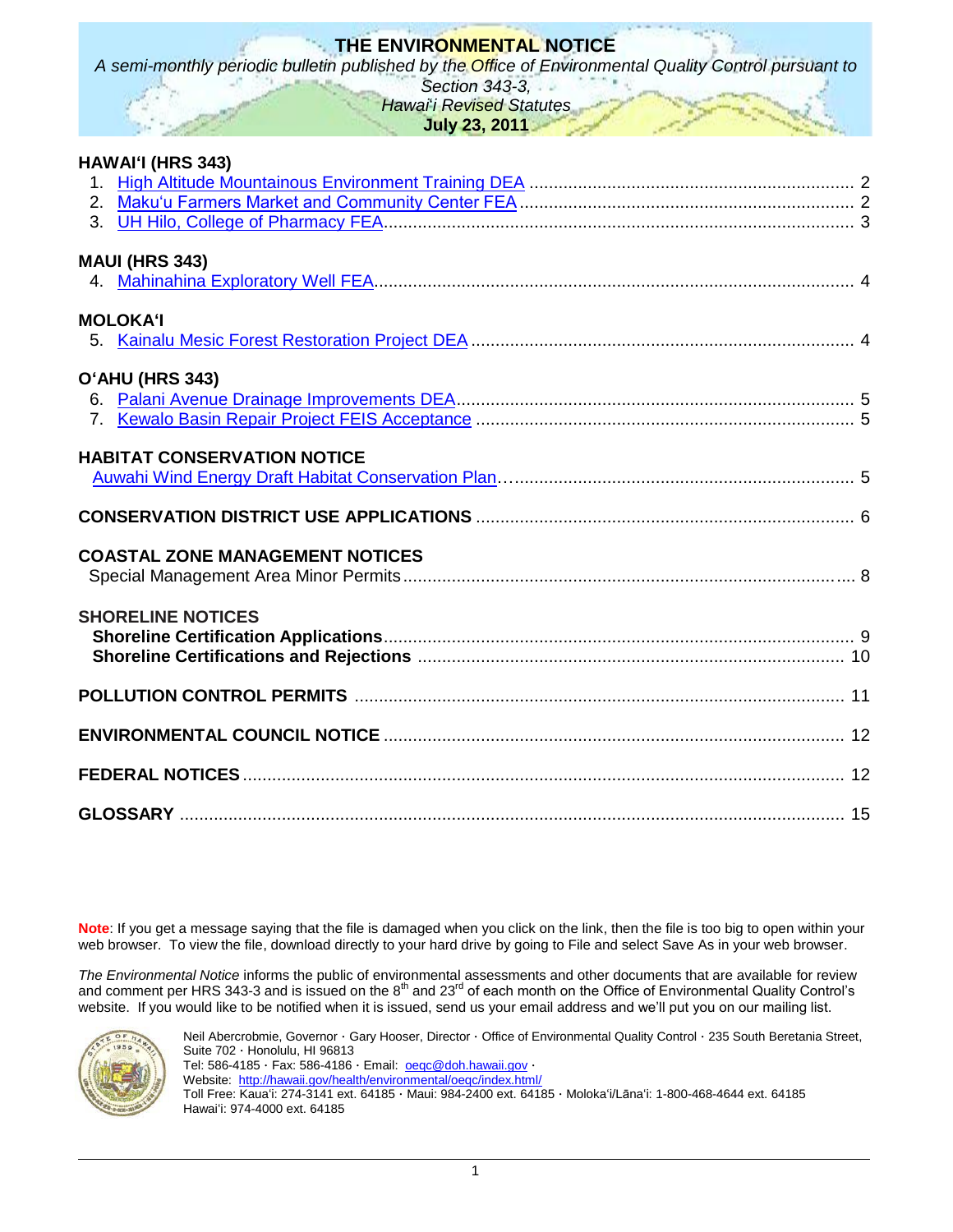

**Consultant:** Portage, 1075 S. Utah Ave., Suite 200, Idaho Falls, ID 83402. (208) 419-4176 **Status:** Anticipated Finding of No Significant Impact. 30-day comment period begins; comments are due on August 21, 2011. Send comments to the Proposing Agency and the Consultant

The proposed action is to provide 90 helicopter pilots and crew 180 hours of high altitude training in October 2011 in preparation for deployment to Afghanistan to satisfy mandatory annual training requirements. The Army"s preferred alternative consists of flying to, hovering, and touch and go landings at three (3) landing zones (LZs) located on the slopes of Mauna Kea and three (3) LZs located on the slopes of Mauna Loa. Aircraft landing in the LZs would not be picking up or dropping off troops or supplies. Aircraft will be spending a minimal amount of time in the LZ areas, and ground time should not exceed 10 minutes per landing.

Familiarity with this specialized high altitude environment is critical to save the lives of our 25th Combat Aviation Brigade aircrews and the Soldiers they transport when operating in support of Operation Enduring Freedom in Afghanistan.

Based on careful review of the analysis and conservation measures set forth in the EA and consideration of public comments received to date, implementing the Preferred Alternative would result in no significant direct, indirect, or cumulative impacts on natural resources, cultural resources, water resources, recreational resources and other resources assessed in the EA. Implementing the Preferred Alternative is not a major federal or state action that would significantly impact the quality of the environment.

> mers iect

## **2. Makuʻu Farmers [Market and Community](http://oeqc.doh.hawaii.gov/Shared%20Documents/EA_and_EIS_Online_Library/Hawaii/2010s/2011-07-23-FEA-Makuu-Farmers-Market-and-Community-Center.pdf) Center Final EA (FONSI) [\(Appendix B,](http://oeqc.doh.hawaii.gov/Shared%20Documents/EA_and_EIS_Online_Library/Hawaii/2010s/2011-07-23-FEA-Makuu-Farmers-Market-Appendix-B.pdf) [Appendix C\)](http://oeqc.doh.hawaii.gov/Shared%20Documents/EA_and_EIS_Online_Library/Hawaii/2010s/2011-07-23-FEA-Makuu-Farmers-Market-Appendix-C.pdf)**

| Island:           | Hawaiʻi                                                                    | Maku'u<br>Farmer                           |
|-------------------|----------------------------------------------------------------------------|--------------------------------------------|
| <b>District:</b>  | Puna                                                                       | Project                                    |
| TMK:              | (3) 1-5-10: 17                                                             | <b>Naikolos</b>                            |
| <b>Permits:</b>   | Underground Injection Control/Approval of Drywells,                        | <b>Hilo Forest</b>                         |
|                   | Approval of Septic Systems, Approval of Driveway                           | Kailua Kona O<br>Kahaluu-Keauhouo o Honalo |
|                   | Connection, Plan Approval and Approval of Construction                     | Captain o Honaunau-Napop                   |
|                   | <b>Plans</b>                                                               |                                            |
| <b>Applicant:</b> | Maku'u Farmers Association, 15-2131 Kea'au-Pahoa                           |                                            |
|                   | Highway, Pahoa, Hawai'i 96778. Contact: Paula                              |                                            |
|                   | Kekahuna, (808) 965-1441                                                   |                                            |
| <b>Approving</b>  |                                                                            |                                            |
| Agency:           | Department of Hawaiian Home Lands, P.O. Box 1879, Honolulu, Hawai'i 96805. |                                            |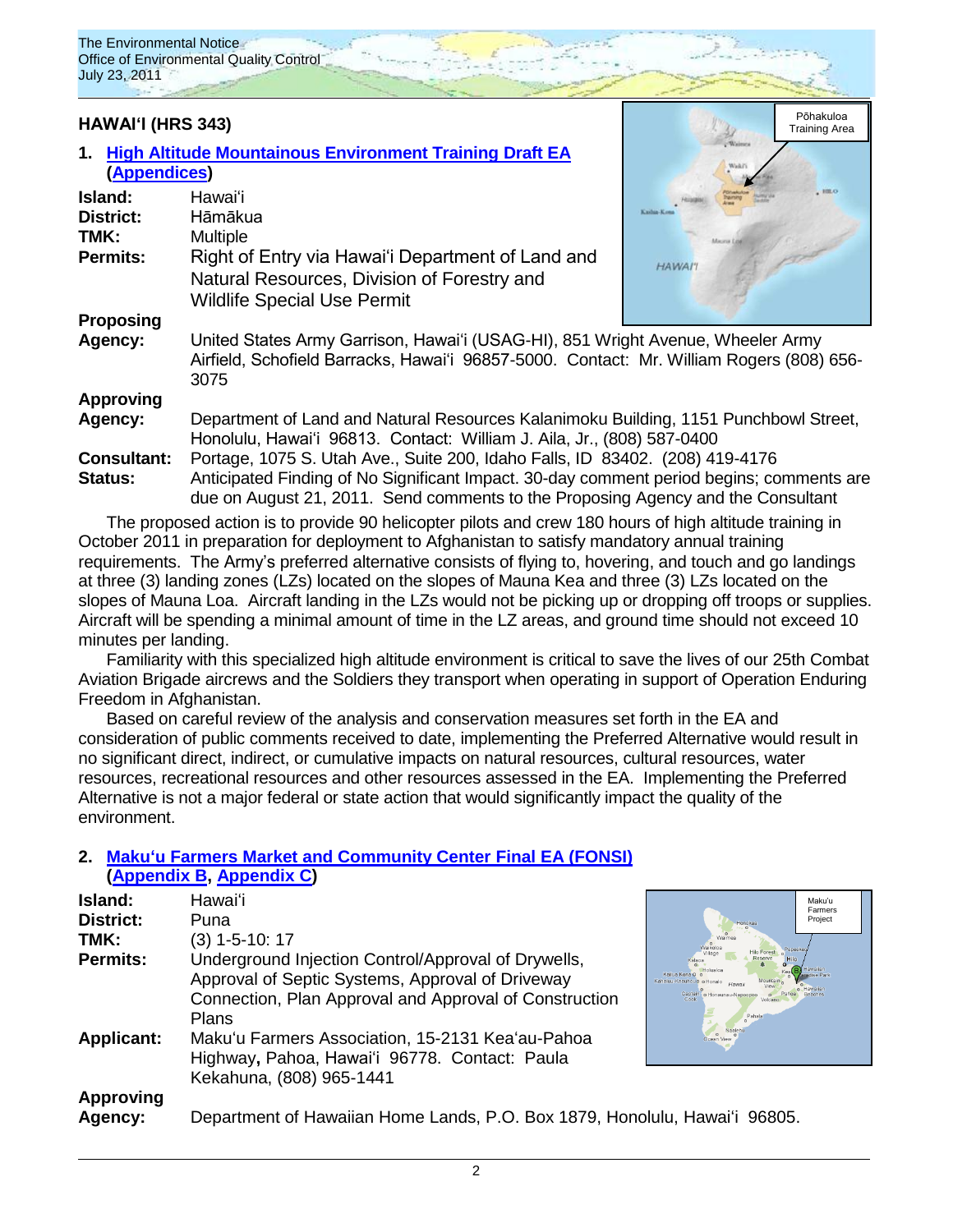

### Contact: Kaleo Manuel, (808) 620-9485 **Consultant:** Brian T. Nishimura, 101 Aupuni Street, Suite 217, Hilo, Hawaiʻi 96720. Contact: Brian T. Nishimura, (808) 935-7692 **Status:** Finding of No Significant Impact (FONSI)

The Makuʻu Farmers Association is utilizing approximately 9 acres of land leased from the Department of Hawaiian Home Lands to develop a Farmers" Market and a Community Center facility to provide a gathering place which enhances community identity, reflects and preserves Hawaiian culture and values while promoting small business enterprises. Initial work on the project began in 2001 and approximately 2/3 of 9 acre area has been developed including site clearing and grading, erecting canopy tents to accommodate approximately 125 venders, vehicle parking spaces, installation of County water service, installation of a restroom facility with septic system and construction of the Māla and cultural village. The remaining area will be utilized to construct a community center which will be utilized for community gatherings, cultural workshops, agricultural related workshops, and business development workshops. The facility will also provide community access to a Certified Kitchen and Cooking Facility for start-up businesses, training, and fundraising opportunities as well as access to office equipment and computers. The Community Center is planned to be built in phases. Phase I will include approximately 3,000 square feet of floor space which will have two multi-purpose rooms and office. Phase II construction will include restrooms and storage space. Phase III will include one private and one public certified kitchen, storage space and an *ʻimu*. The final phase will involve the construction of an 8,000 square foot great hall.

The project site has no valuable natural, historic or cultural resources. The nature and scale of the proposed action is such that no significant environmental effects are anticipated. Potential short term construction impacts, if any, can be mitigated through careful construction management practices and compliance with all governmental requirements including those of the State Department of Health and the County Department of Public Works.

# **3. [UH Hilo, College of Pharmacy Final EA \(FONSI\)](http://oeqc.doh.hawaii.gov/Shared%20Documents/EA_and_EIS_Online_Library/Hawaii/2010s/2011-07-23-FEA-UH-Hilo-College-of-Pharmacy.pdf)**

| Island:         | Hawai'i                                              |
|-----------------|------------------------------------------------------|
| District:       | South Hilo                                           |
| TMK:            | (3) 2-4-001: 007 (portion) and 041 (portion)         |
| <b>Permits:</b> | Height Variance, Use Permit and Plan Approval,       |
|                 | Building/Grading Permits, Water Permit, Sewer        |
|                 | Connection Approval, Americans with Disabilities Act |
|                 | (ADA) Accessibility, and Natural Pollutant Discharge |
|                 | Elimination System (NPDES) Permit.                   |
|                 | $D_{\text{max}}$                                     |



## **Proposing/Determination**

| Agency: | University of Hawai'i, Office of Capital Improvements, 1960 East West Road, Room B- |  |  |  |
|---------|-------------------------------------------------------------------------------------|--|--|--|
|         | 102, Honolulu, Hawai'i 96822. Contact: Brian Minaai, (808) 956-7935                 |  |  |  |
|         | Consultant: PBR Hawai'i, 1001 Bishop Street, Suite 650, Honolulu, Hawai'i 96813.    |  |  |  |
|         | Contact: Vincent Shigekuni, (808) 521-5631                                          |  |  |  |
| Status: | Finding of No Significant Impact (FONSI)                                            |  |  |  |

The University of Hawaiʻi at Hilo (UHH) is proposing to construct permanent facilities for the College of Pharmacy within the UHH University Park to support the growing demand for a comprehensive pharmacy education center based in the Pacific Island region. In 2008, the UHH approved a Final Environmental Assessment (EA) for proposed interim UHH College of Pharmacy Facilities, with a Finding of No Significant Impact (FONSI) (PBR HAWAIʻI, *Final Environmental Assessment for University of Hawaiʻi at Hilo, College of Pharmacy,* Honolulu, Hawaiʻi. January 2008).

Since the publication of the FONSI, three of the four proposed modular buildings have been completed. Subsequently, UHH was able to secure funding for permanent facilities on the two adjoining "lots" to the north and is proposing to construct its permanent College of Pharmacy facilities. The proposed action will require the use of State land and funds and possibly some County Lands for infrastructure service.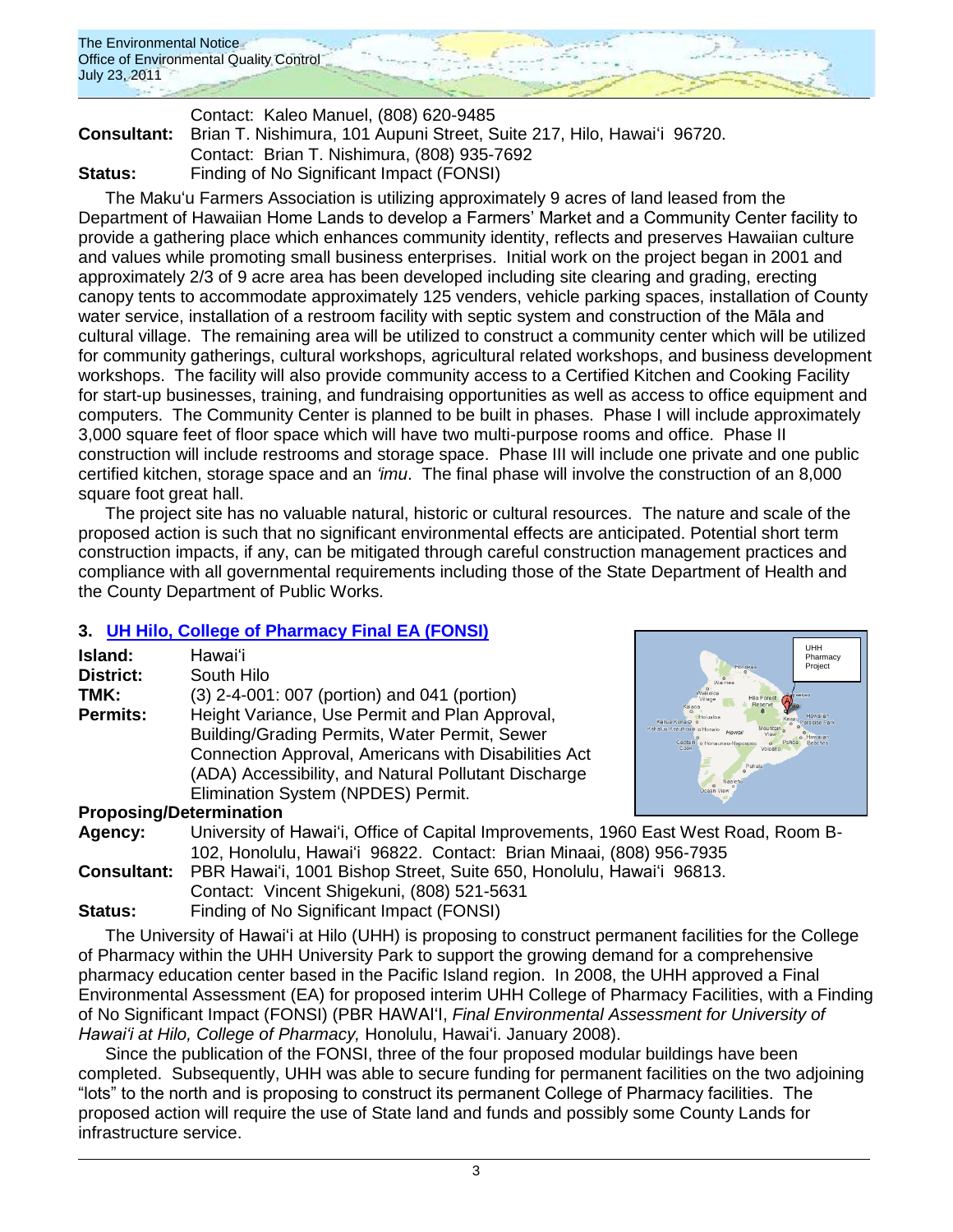### **MAUI (HRS 343)**

# **4. [Mahinahina Exploratory Well](http://oeqc.doh.hawaii.gov/Shared%20Documents/EA_and_EIS_Online_Library/Maui/2010s/2011-07-23-FEA-Mahinahina-Exploratory-Well.pdf) Final EA (FONSI)**

| Island:          | Maui                                                                                                                           |
|------------------|--------------------------------------------------------------------------------------------------------------------------------|
| <b>District:</b> | Lahaina                                                                                                                        |
| TMK:             | $4 - 4 - 04 \cdot 009$                                                                                                         |
| <b>Permits:</b>  | National Pollutant Discharge Elimination System<br>Permit, Well Construction Permit, and Grading and<br><b>Grubbing Permit</b> |

### **Proposing/Determination**



Kainalu Mesic Forest Restoration Project

Mahinahina Project

- Agency: County of Maui, Department of Water Supply, 200 South High Street, 5<sup>th</sup> floor, Wailuku, Maui, Hawaiʻi 96793. Contact: Alan Murata, (808) 270-7835 **Consultant:** Fukunaga and Associates, Inc., 1357 Kapiʻolani Boulevard, Suite 1530, Honolulu, Hawaiʻi
- 96814. Contact: Andrew Amuro, (808) 944-1821
- **Status:** Finding of No Significant Impact (FONSI)

The Maui Department of Water Supply (MDWS) relies on surface water for 60% of the public water supply in West Maui. The MDWS proposes to drill and test an exploratory well in Mahinahina, within the Honokowai Aquifer System, Lahaina Aquifer Sector, to investigate the viability of backup sources of potable water during droughts and when the surface water treatment plants are undergoing maintenance.

The proposed exploratory well site is located on the southeast corner of a fallow agricultural field with TMK (2) 4-4-04:009. The parcel is owned by the State of Hawaiʻi. The proposed site is about three miles mauka of Honokowai Beach Park at approximately elevation 1340 feet above sea level.

Short-term impacts are associated with the construction activities at the project sites. The impacts are not anticipated to be significant; and will be controlled and minimized by Federal, State, and County of Maui laws, regulations, best management practices, and monitoring of construction by County inspectors. After drilling and testing, the well will be secured with a locking cap and the disturbed area restored. Therefore, long term impacts are not anticipated to be significant.

## **MOLOKAʻI (HRS 343)**

## **5. [Kainalu Mesic Forest Restoration Project Draft EA](http://oeqc.doh.hawaii.gov/Shared%20Documents/EA_and_EIS_Online_Library/Molokai/2010s/2011-07-23-DEA-Kainalu-Mesic-Forest-Restoration.pdf)**

| Island:            | Moloka'i                                                                                                                                                                    |
|--------------------|-----------------------------------------------------------------------------------------------------------------------------------------------------------------------------|
| <b>District:</b>   | Waialua                                                                                                                                                                     |
| TMK:               | 5-7-005-022 and 5-7-003-053                                                                                                                                                 |
| <b>Permits:</b>    | <b>Conservation District Use Permit</b>                                                                                                                                     |
| <b>Applicant:</b>  | Dunbar Ranch Partners, HC 01 Box 901, Kaunakakai, Hawai'i 96748. Contact: Lance<br>Dunbar, (808) 558-8362                                                                   |
| <b>Approving</b>   |                                                                                                                                                                             |
| Agency:            | State of Hawai'i, Department of Land and Natural Resources, OCCL, P.O. Box 621,<br>Honolulu, Hawai'i 96803. Contact: Dawn Hegger, (808) 587-0380                            |
| <b>Consultant:</b> | Not Applicable                                                                                                                                                              |
| <b>Status:</b>     | Anticipated Finding of No Significant Impact. 30-day comment period begins; comments<br>are due on August 21, 2011. Send comments to the Applicant and the Approving Agency |

The proposed project will protect and restore approximately 15 acres of land bordering two riparian streams at about the 1,700" elevation on the East end of Molokai at Kainalu. Nonnative and invasive plant species will be removed and replaced with native plant species. As part of the project, a 1.5 mile fence will be constructed to confine cattle and other feral ungulates to pasture areas and to restrict movement into two riparian areas. Fencing will be done along the pasture borders. Fencing will consist of Hi Tensil hog wire, skirts (where needed), Tposts and Kiawe posts. Hand tools will be used to clear areas for the fence installation. Rare native species and native habitat will be preserved through the control of invasive species, limiting ungulate movement into sensitive native areas, and preserving native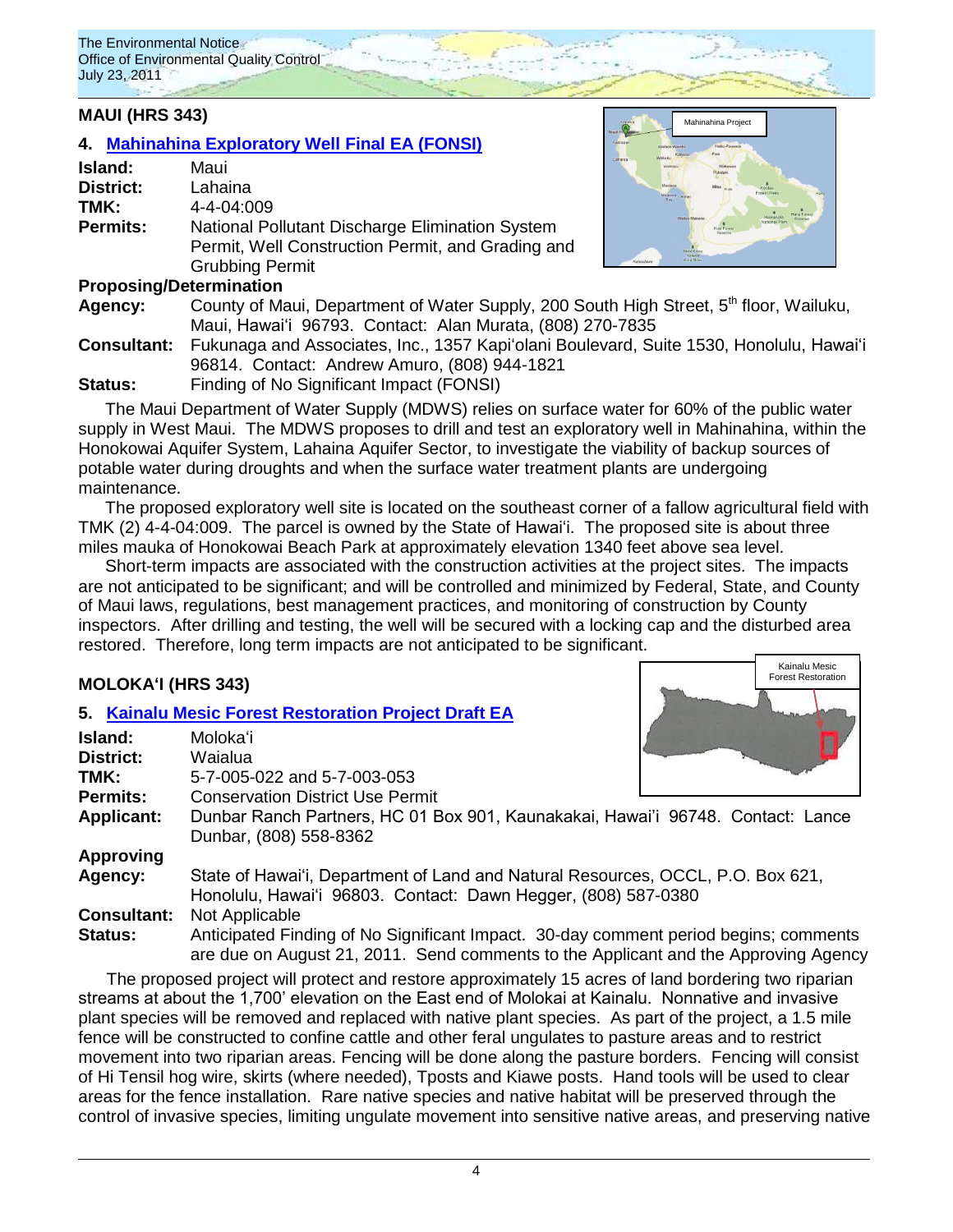The Environmental Notice Office of Environmental Quality Control July 23, 2011

habitat. Additionally by limiting access into the riparian areas we will greatly reduce erosion and sedimentation to our near shore reef system. Overall, the project will not negatively affect the environment, infrastructure, public facilities, social or economic factors but help the watershed and natural resources.

# **OʻAHU (HRS 343)**

### **5. [Palani Avenue Drainage Improvements](http://oeqc.doh.hawaii.gov/Shared%20Documents/EA_and_EIS_Online_Library/Oahu/2010s/2011-07-23-DEA-Palani-Avenue-Drainage-Improvements.pdf) Draft EA**

| Island:                        | Oʻahu                                                                      |  |
|--------------------------------|----------------------------------------------------------------------------|--|
| <b>District:</b>               | Honolulu                                                                   |  |
| TMK:                           | $(1)$ 2-7-034                                                              |  |
| <b>Permits:</b>                | Building Permit, Street Usage Permit, Permit to                            |  |
|                                | Excavate (Trenching), Community Noise Permit, and NPDES Permit             |  |
| <b>Proposing/Determination</b> |                                                                            |  |
| Agency:                        | Department of Design and Construction, City and County of Honolulu, 650 S  |  |
|                                | Street, Honolulu, Hawai'i 96813. Contact: Edward Visaya, (808) 768-8807    |  |
| <b>Consultant:</b>             | Gray, Hong, Nojima & Associates, Inc., 841 Bishop Street, Suite 1100, Hong |  |

nolulu, Hawaiʻi 96813. Contact: Michael H. Nojima, (808) 521-0306

Palani Drainage Project

**South King** 

**Status:** Anticipated Finding of No Significant Impact. 30-day comment period begins; comments are due on August 21, 2011. Send comments to the Proposing Agency and the **Consultant** 

The City and County of Honolulu proposes to construct improvements to an underground drainage system to improve and facilitate the conveyance of storm runoff from Palani Avenue in the Kapahulu area.

The proposed underground drainage system, consisting of pipes and drainage structures, extends an existing drain near the intersection of Date Street and Kapahulu Avenue to near 731 Palani Avenue. Existing utilities to be relocated includes water, gas and an underground electrical line serving 721 Palani Avenue.

Direct impacts resulting from construction activities include increased traffic congestion, disruption of residential/business activities, noise, dust, and utility interruptions. There should be no impacts to endangered species, archaeological resources, or cultural practices. No long-term adverse indirect, secondary and cumulative impacts are anticipated. Beneficial long-term impacts include reduction of future property damage, inconvenience, and health hazards due to flooding in the vicinity of Palani Avenue. The estimated project construction is \$1,700,000 and will be funded by the City and County of Honolulu. The project is expected to be put out to bid in the 2<sup>nd</sup> half of 2012 with construction to follow. The construction of the improvements is anticipated to take about 1 year to complete.

## **6. [Kewalo Basin Repair Project Final EIS Acceptance](http://oeqc.doh.hawaii.gov/Shared%20Documents/EA_and_EIS_Online_Library/Oahu/2010s/2011-06-13-FEIS-Acceptance-Kewalo-Basin-Repair-Project.pdf)**

The Governor has accepted the Kewalo Basin Repair Project Final Environmental Impact Statement. The notice of availability was listed in the April 23, 2011 issue of The Environmental Notice.

# **HABITAT CONSERVATION NOTICE**

| <b>Auwahi Wind Energy Draft Habitat Conservation Plan</b> |                                                                                                                               |  |  |  |
|-----------------------------------------------------------|-------------------------------------------------------------------------------------------------------------------------------|--|--|--|
|                                                           | Applicable Law: HRS Chapter 195D                                                                                              |  |  |  |
| Island:                                                   | Maui                                                                                                                          |  |  |  |
| <b>Districts:</b>                                         | Hana, Kula, Kihei                                                                                                             |  |  |  |
| TMK:                                                      | Wind Farm Site - (2) 1-9-001:006, Generator-tie Line - (2) 1-9-001:006, (2) 2-1-<br>009:001, (2) 2-1-009:999, (2) 2-1-008:001 |  |  |  |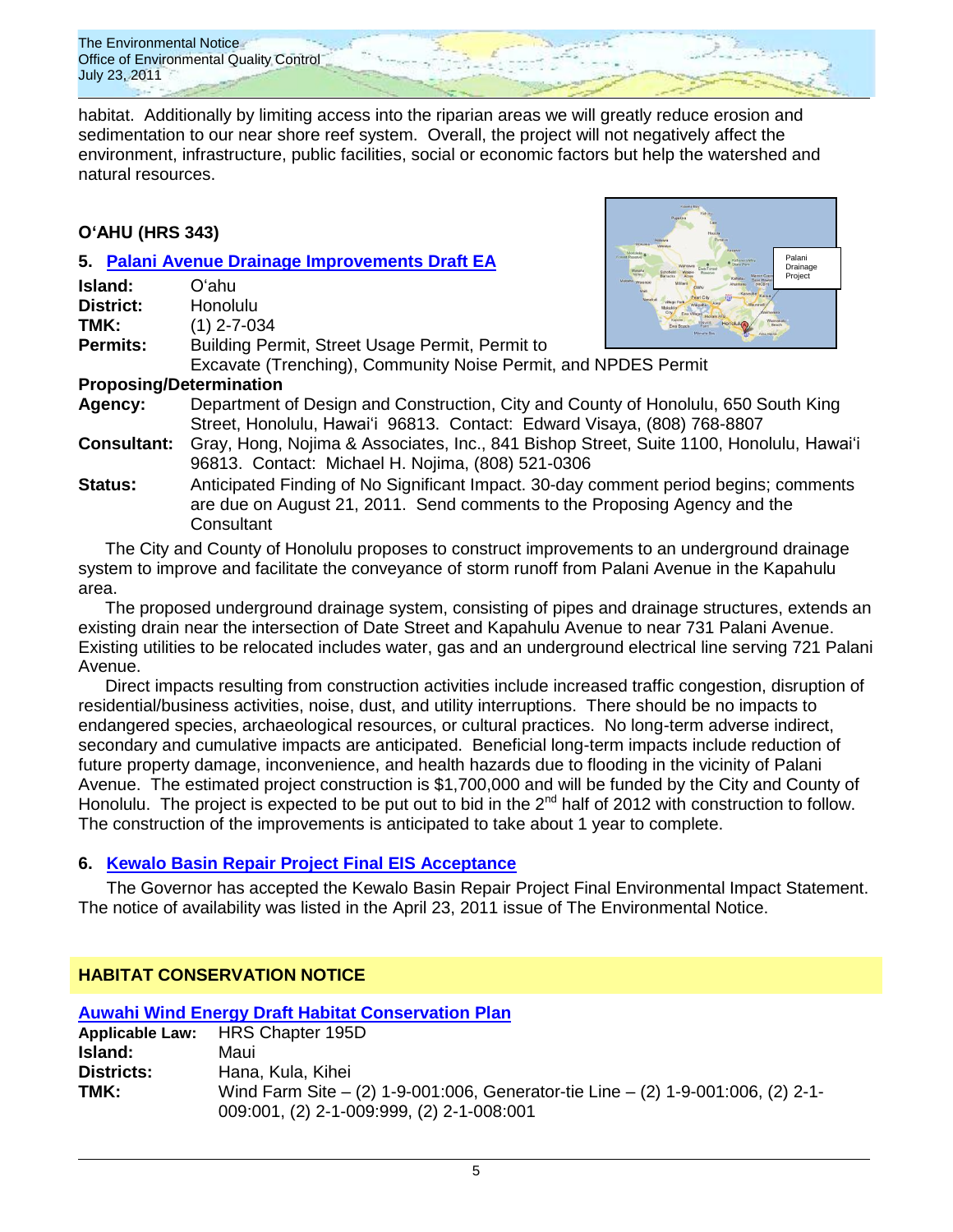

Auwahi Wind Energy

| <b>Permits:</b><br><b>Applicant:</b> | <b>Incidental Take License</b><br>Auwahi Wind Energy, LLC, 101 Ash St., HQ 14, San<br>Diego, CA, 92101. Contact: Mitch Dmohowski,<br>(619) 696-2000            |  |
|--------------------------------------|----------------------------------------------------------------------------------------------------------------------------------------------------------------|--|
| <b>Approving</b>                     |                                                                                                                                                                |  |
| Agency:                              | Department of Land and Natural Resources, Division<br>of Forestry and Wildlife, 1151 Punchbowl Street,<br>Room 325, Honolulu, Hawai'i 96815. (808) 587<br>0166 |  |
| <b>Consultant:</b>                   |                                                                                                                                                                |  |

# **Consultant:**

**Status:** Send comments to the address listed below by September 27, 2011.

Auwahi Wind Energy LLC (Auwahi Wind or Applicant) proposes to construct and operate a wind farm (the Project) with a net generating capacity of 21 megawatts (MW), augmented with a battery energy storage system (BESS) in east Maui, Hawai'i. In addition to the wind turbine generators (WTG) and the BESS, the proposed Project would include an electrical collection system, an operations and maintenance (O&M) facility and related infrastructure, an approximately 9-mile (15-kilometer [km]) 34.5 kilovolt (kV) generator-tie line, an interconnection substation, and an approximately 27-mile (44-km) construction access route from the Port of Kahului to the Project site (Figures 1-1 and 1-2).

Construction and operation of the Project has the potential to result in incidental take of species listed under the federal Endangered Species Act (ESA) of 1973, as amended, and the State of Hawai"i endangered species statutes, including the "ua "u or Hawaiian petrel (*Pterodroma sandwichensis*); "a "o, nēnē or Hawaiian goose (*Branta sandvicensis*); ōpe"ape"a or Hawaiian hoary bat (*Lasiurus cinereus semotus*); and Blackburn"s sphinx moth (*Manduca blackburni*).

To address potential take and to comply with Hawaii endangered species law, Hawaiʻi Revised Statutes Chapter 195D, the Applicant has developed a Habitat Conservation Plan that outlines measure to avoid, minimize, mitigate, and monitor take of the aforementioned covered threatened and endangered species. In addition, the Habitat Conservation Plan outlines measure to ensure a net recovery benefit to the species that are the focus of the plan.

The public is encouraged to comment on the draft Habitat Conservation Plan. Please send comments to:

Department of Land and Natural Resources, Division of Forestry and Wildlife, 1151 Punchbowl Street Room 325, Honolulu, HI, 96813. Attention: HCP Coordinator Sandee Hufana or email comments to: [Sandee.K.Hufana@hawaii.gov.](mailto:Sandee.K.Hufana@hawaii.gov)

# **Public comments should be received by September 27, 2011**.

The Division of Forestry and Wildlife will also hold a public hearing on Maui to receive public comments on the draft Habitat Conservation Plan. The date and location of the public hearing will be made available to the public via legal notice in the Honolulu Star Bulletin and the Maui News.

# **CONSERVATION DISTRICT USE APPLICATIONS**

Persons interested in commenting on the following Conservation District Use Applications or interested in receiving notification of determinations on Conservation District Use Applications must submit comments and requests to the Department of Land and Natural Resources. Notification requests must include the following information: 1) Name and address of the requestor; 2) The application for which the requestor would like to receive notice of determination; and 3) The date the notice was initially published in the Environmental Notice. Send comments and requests to: Department of Land and Natural Resources, Office of Conservation and Coastal Lands, P.O. Box 621, Honolulu, HI 96809. DLNR will make every effort to notify those interested in the subject CDUAs. However, DLNR is not obligated to notify any person not strictly complying with the above requirements. For more information, please contact the Office of Conservation and Coastal Lands (OCCL) staff listed for each project.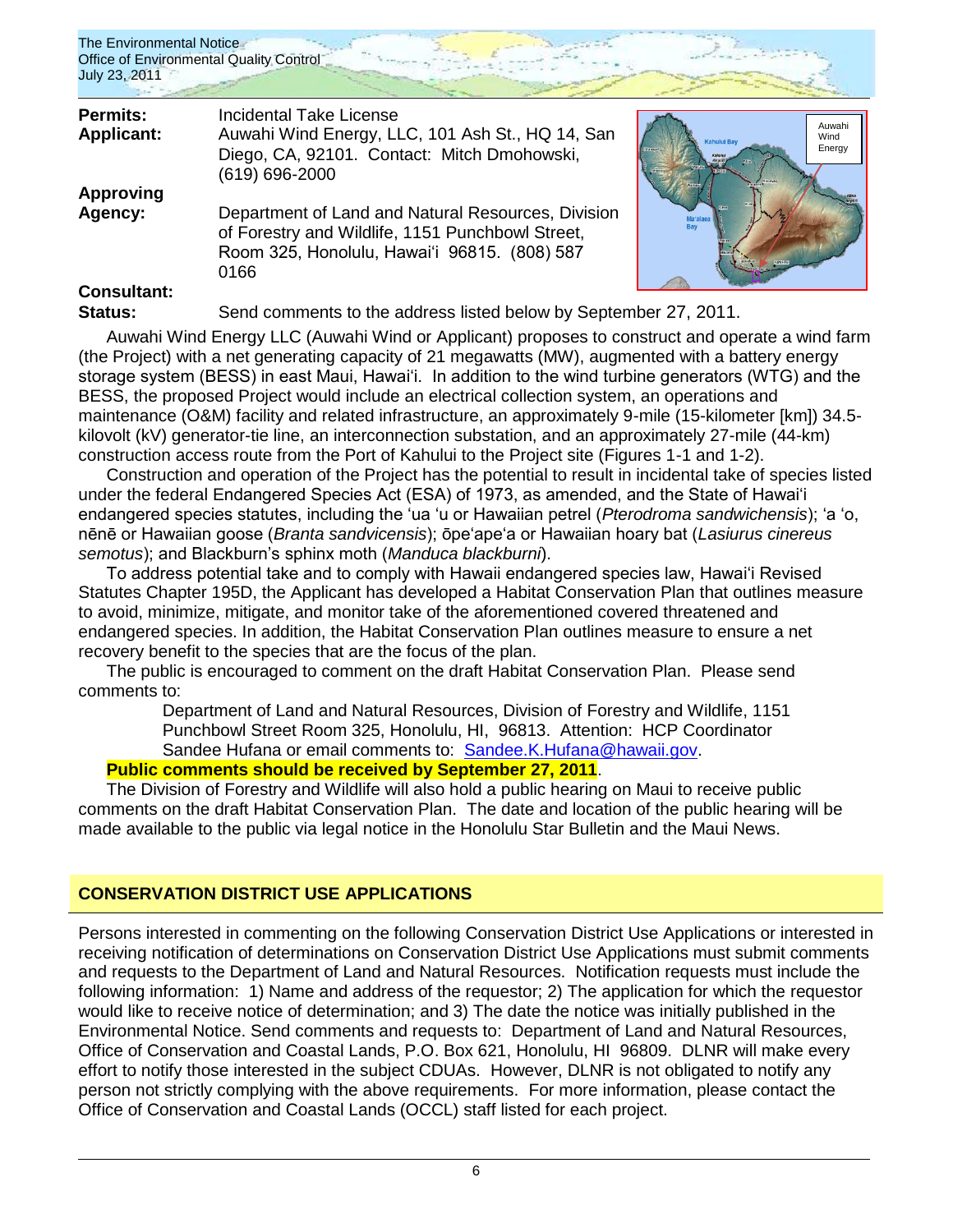

| <b>PROJECT:</b>             |                                                                              |
|-----------------------------|------------------------------------------------------------------------------|
| <b>File No.:</b>            | CDUA MA-3596                                                                 |
| <b>Name of Applicant:</b>   | Derrick Elfalan                                                              |
| Location:                   | Kolea, Hana, Maui                                                            |
| TMK:                        | $(2)$ 1-1-001:050                                                            |
| <b>Proposed Action:</b>     | State Department of Accounting and General Services (DAGS) Kolea             |
|                             |                                                                              |
|                             | Reservoir and Dam Removal Project                                            |
| 343, HRS determination:     | The Final Environmental Assessment (FEA) was published in OEQC's             |
|                             | Environmental Notice on May 23, 2011                                         |
| <b>Applicant's Contact:</b> | Derrick Elfalan, 828 Fort Street Mall, Suite 600, Honolulu, Hawai'i 96813    |
| <b>OCCL Staff Contact:</b>  | Dawn Hegger, (808) 587-0380                                                  |
|                             |                                                                              |
| <b>PROJECT:</b>             |                                                                              |
| <b>File No.:</b>            | CDUA MO-3597                                                                 |
|                             |                                                                              |
| <b>Name of Applicant:</b>   | <b>Dunbar Ranch Partners</b>                                                 |
| Location:                   | Kainalu Ranch, Kalua'aha-Waialua, Moloka'i                                   |
| TMK:                        | (2) 5-7-005:022 and 5-7-003-053                                              |
| <b>Proposed Action:</b>     | <b>Plant Restoration and Fencing</b>                                         |
| 343, HRS determination:     | Draft EA published in this issue (July 23, 2011) with an Anticipated Finding |
|                             | of No Significance Impact                                                    |
| <b>Applicant's Contact:</b> | Lance Dunbar, (808) 558-8362                                                 |
| <b>OCCL Staff Contact:</b>  | Dawn Hegger, (808) 587-0380                                                  |
|                             |                                                                              |
|                             |                                                                              |
| <b>PROJECT:</b>             |                                                                              |
| <b>File No.:</b>            | CDUA HA-3598                                                                 |
| <b>Applicant:</b>           | University of Hawai'i at Hilo                                                |
| Location:                   | Puako, Lalamilo, Island of Hawai'i                                           |
| TMK:                        | $(3)$ 6-6-002:045                                                            |
| <b>Proposed Use:</b>        | Establishment of the Kalaukaua Marine Center                                 |
| 343, HRS determination:     | The Final Environmental Assessment (FEA) was published in OEQC's             |
|                             | Environmental Notice on March 23, 2009                                       |
|                             |                                                                              |
| <b>Applicant's Contact:</b> | Thomas A. Fee, (808) 545-2055                                                |
| <b>OCCL Staff Contact:</b>  | Tiger Mills, (808) 587-0382                                                  |
|                             |                                                                              |
| <b>PROJECT:</b>             |                                                                              |
| <b>File No.:</b>            | <b>CDUA HA-3599</b>                                                          |
| <b>Applicant:</b>           | Douglas B. Goehring                                                          |
| Location:                   | Wailea, South Hilo                                                           |
| TMK:                        | $(3)$ 2-9-003:003                                                            |
| <b>Proposed Use:</b>        | <b>Single Family Residence</b>                                               |
|                             |                                                                              |
| 343, HRS determination:     | The Final Environmental Assessment (FEA) was published in OEQC's             |
|                             | Environmental Notice on June 8, 2011                                         |
| <b>Applicant's Contact:</b> | Douglas B. Goehring, (865) 335-0555                                          |
| <b>OCCL Staff Contact:</b>  | Tiger Mills, (808) 587-0382                                                  |
|                             |                                                                              |
| <b>PROJECT:</b>             |                                                                              |
| <b>File No.:</b>            | CDUA HA-3602                                                                 |
| <b>Name of Applicant:</b>   | Malama O Puna                                                                |
| Location:                   |                                                                              |
|                             | Alua Bay, Kealakehe, North Kona, Hawai'i                                     |
| TMK:                        | $(3)$ 7-4-008:071                                                            |
| <b>Proposed Action:</b>     | Landscaping (Mangrove Removal)                                               |
| 343, HRS determination:     | Exempt                                                                       |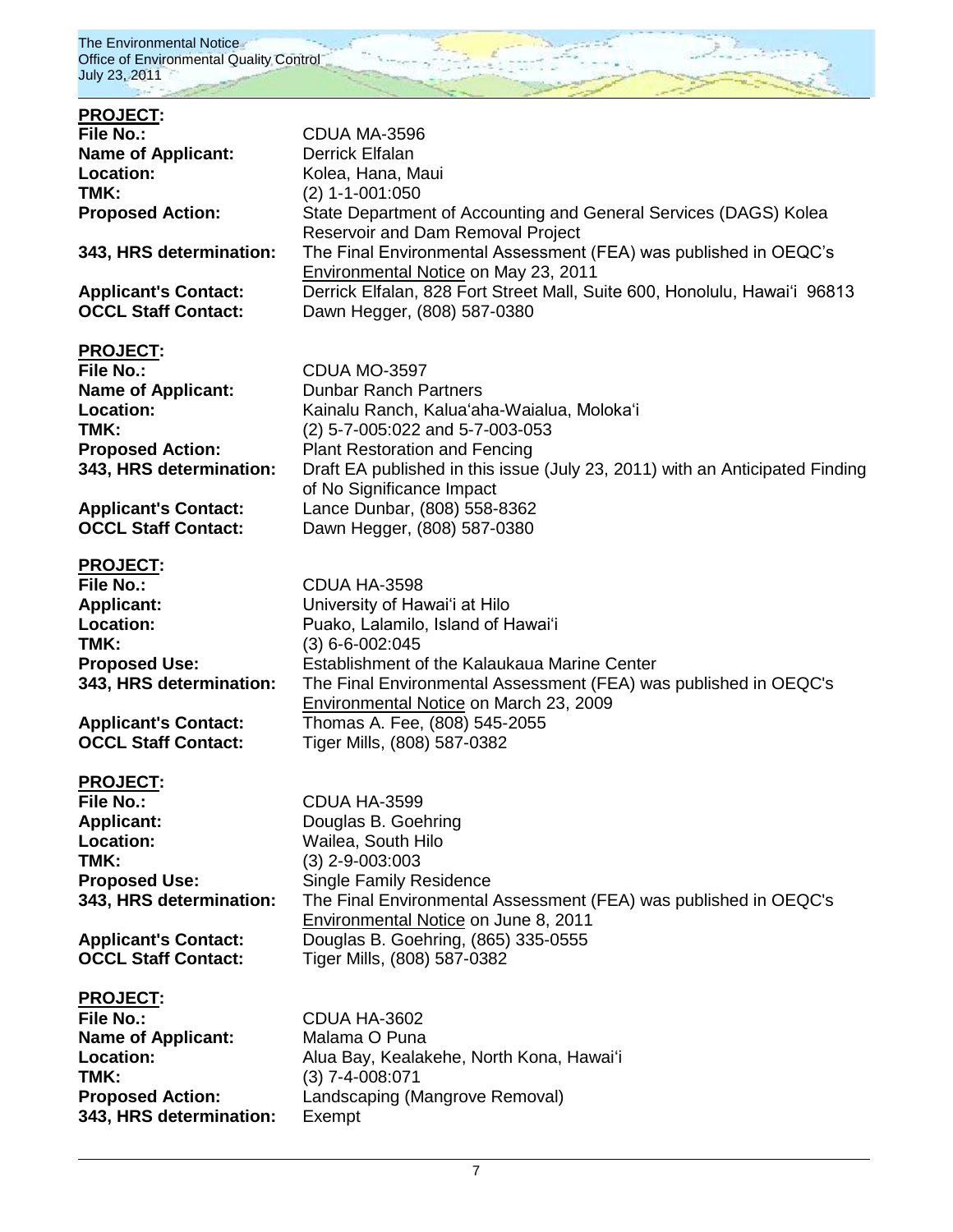

# **COASTAL ZONE MANAGEMENT NOTICES**

### **Special Management Area (SMA) Minor Permits**

The SMA Minor permits below have been approved or are pending approval (HRS 205A-30). For more information, contact the county/state Planning Department. Honolulu (523-4131); Hawaiʻi (961-8288); Kauaʻi (241-6677); Maui (270-7735); Kakaʻako or Kalaeloa Community Development District (587-2840).

| <b>Location (TMK)</b>                | <b>Description (File No.)</b>                                                                                                                                                                                                                     | <b>Applicant/Agent</b>                          |  |
|--------------------------------------|---------------------------------------------------------------------------------------------------------------------------------------------------------------------------------------------------------------------------------------------------|-------------------------------------------------|--|
| Hawai'i: North Kohala (5-3-007: 047) | Create a Model for Sustainable Farm<br>Living (SMM 11-182)                                                                                                                                                                                        | Andre and Jyoti Ulrych                          |  |
| Hawai'i: Hāmākua (4-4-004: 001)      | Fencing and related Improvements for<br>Cattle Grazing (SMM 11-183)                                                                                                                                                                               | Kamehameha Schools                              |  |
| Maui: (4-6-006: 026)                 | Demolition of Dwelling Built in 1948<br>(SM2 20110047)                                                                                                                                                                                            | Dana Souza                                      |  |
| Maui: Wailuku (3-4-028: 043)         | Demolition Dwelling over 50 Years Old<br>(SM2 20110048)                                                                                                                                                                                           | Rebudal, Angelo & Juanita TR                    |  |
| Maui: (4-6-008: 006)                 | Front Street Food Fair - July 4, 2011<br>(SM2 20110049)                                                                                                                                                                                           | Lahaina Town Action Committee                   |  |
| Maui: Kula (1-9-001: 006)            | Auwahi Wind Farm (SM2 20110050)                                                                                                                                                                                                                   | Auwahi Wind Energy, LLC                         |  |
| O'ahu: Wai'alae (3-5-023: 039)       | Utility Installation, Type A: Addition of<br>Six Panel Antennas, 12 Remote Radio<br>Units, Two New Cabinets, A GPS<br>Antenna and Removal of Three Existing<br>Panel Antennas on the Rooftop of the<br>Kahala Hotel and Resort (2011/SMA-<br>(20) | AT&T Mobility/RealCom Associates,<br><b>LLC</b> |  |
| O'ahu: Kaluanui (5-3-009: 023)       | Canopy Structure for Children's<br>Playground (2011/SMA-28)                                                                                                                                                                                       | Ponds at Punalu'u/IPR, Inc.                     |  |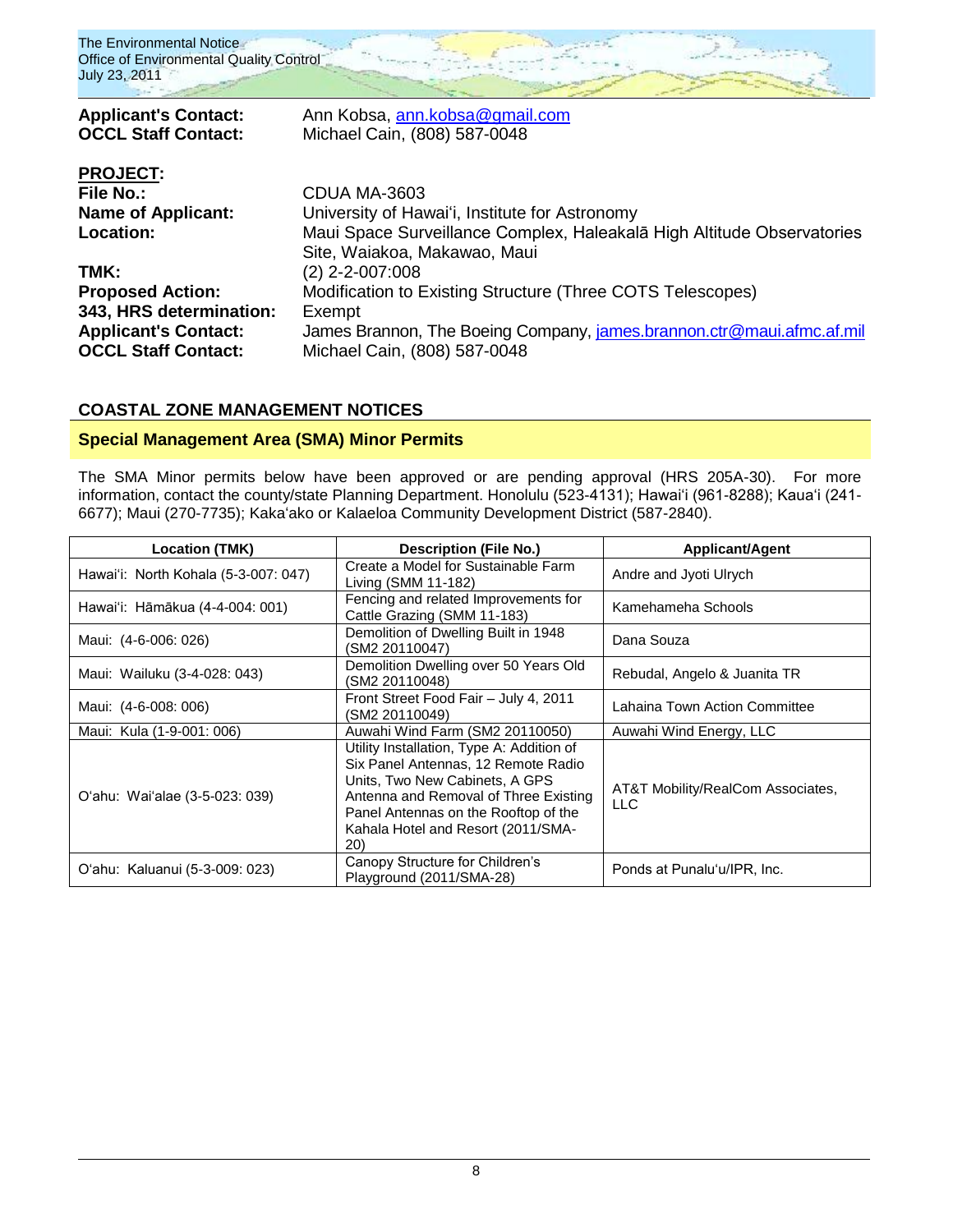### **SHORELINE NOTICES**

### **Shoreline Certification Applications**

The shoreline certification applications below are available for review at the DLNR Offices on Kauaʻi, Hawaiʻi, Maui, and Honolulu, 1151 Punchbowl Street, Room 220 (HRS 205A-42 and HAR 13-222-12). All comments shall be submitted in writing to the State Land Surveyor, 1151 Punchbowl Street, Room 210, Honolulu, HI 96813 and postmarked no later than 15 calendar days from the date of the public notice of the application. For more information, call Ian Hirokawa at 587-0420.

| File No. | <b>Date</b> | Location                                                                                                                                                                                                                                                                                                                                                                                      | <b>Applicant/Owner</b>                                                                        | <b>TMK</b>           |
|----------|-------------|-----------------------------------------------------------------------------------------------------------------------------------------------------------------------------------------------------------------------------------------------------------------------------------------------------------------------------------------------------------------------------------------------|-----------------------------------------------------------------------------------------------|----------------------|
| OA-1432  | 7/8/11      | Lot 1188 of Land Court Application 677, Map 301<br>situate at Kailua, Ko'olaupoko, O'ahu<br>Address: 59 Kailuana Place<br>Purpose: Development of property                                                                                                                                                                                                                                    | Dennis K. Hashimoto/ 59<br>Kailuana Place LLC                                                 | 4-3-022:018          |
| OA-1433  | 6/29/11     | Ld. Ct. App. 1510 situate at Waikiki, Honolulu, O'ahu<br>Address: 2161 Kalia Road<br>Purpose: Development of property                                                                                                                                                                                                                                                                         | Dennis K. Hashimoto/<br>Waikiki Shore, Inc.                                                   | 2-6-004:012          |
| OA-1434  | 6/30/11     | Lot A situate at Kane'ohe, Ko'olaupoko, O'ahu<br>Address: 45-101 Kane'ohe Bay Drive<br>Purpose: Setback purposes                                                                                                                                                                                                                                                                              | Austin, Tsutsumi &<br>Associates, Inc./ Central<br>Pacific Bank                               | 4-5-030:001          |
| OA-1435  | 7/1/11      | Lot "E" portion of Lot 5 "Hau'ula Beach Lots" being<br>also a portion of Land Patent Grant 4929 to August<br>Hamburg situate at Hau'ula, Ko'olauloa, O'ahu<br>Address: 54-051 Kamehameha Highway<br>Purpose: Renovation                                                                                                                                                                       | Anthony Crook/ Phyllis<br>Lee                                                                 | 5-4-009:026          |
| OA-1436  | 7/6/11      | Parcel 10 being a portion of R.P. 2225 L.C. Aw.<br>6165, Ap. 1 to Pahana situate at Ka'alea,<br>Ko'olaupoko, O'ahu<br>Address: 47-711 Kamehameha Highway<br>Purpose: Building setback requirement                                                                                                                                                                                             | Jaime F. Alimboyoguen/<br>Robert Cambra                                                       | 4-7-014:010          |
| OA-1437  | 7/8/11      | Portion Makaha Beach Park Lot 90-B and Lot 89<br>being portions of R.P. 2243, L.C. Aw. 10613, Ap. 5 to<br>Paki same being a portion of Exclusion 1 as shown<br>on Map 1 and Lot K-1-A as shown on Map 5 and Lot<br>C-2 as shown on Map 25 of Land Court Application<br>1052 situate at Makaha, Wai'anae, O'ahu<br>Address: N/A<br>Purpose: Building setback and shoreline setback<br>variance | Ryan M. Suzuki/ City and<br>County of Honolulu                                                | 8-4-001:012          |
| OA-1438  | 7/12/11     | Lot 6-A of Map 6 & Lot 60 of Map 12 Land Court<br>Application 1810 situate at Mokuleia, Waialua, O'ahu<br>Address: 68-411 Farrington Highway<br>Purpose: Building purposes                                                                                                                                                                                                                    | Gil P. Bumanglag/<br>Michael K. Dailey                                                        | 6-8-003:018 &<br>037 |
| MA-484   | 6/29/11     | Lot 18 of the Waiohuli-Keokea Beach Lots Second<br>Series situate at Waiohuli-Keokea, Kihei, Maui<br>Address: 1498 Halama Street<br>Purpose: Irrigation well                                                                                                                                                                                                                                  | Akamai Land Surveying,<br>Inc./ Vernon Altman                                                 | 3-9-010:016          |
| MO-155   | 7/8/11      | Portion of Lot B of the Schroll Trust Subdivision<br>situate at Pūko'o, Moloka'i<br>Address: 8702 Kamehameha V Highway<br>Purpose: Shoreline setback purposes                                                                                                                                                                                                                                 | Ronald M. Fukumoto<br>Engineering, Inc./ Ke<br>Kua'aina Hanauna Hou                           | 5-7-007:021          |
| MO-156   | 7/8/11      | Lot A of the Schroll Trust Subdivision being a portion<br>of Royal Patent 7375, Land Commission Award 8214<br>to Ilae Napohaku situated at Pūko'o, Moloka'i<br>Address: 8702 Kamehameha V Highway<br>Purpose: Shoreline setback purposes                                                                                                                                                      | Ronald M. Fukumoto<br>Engineering, Inc./ Maud<br>Hill Schroll Pūkoʻo<br>Lagoon Property Trust | 5-7-007:087          |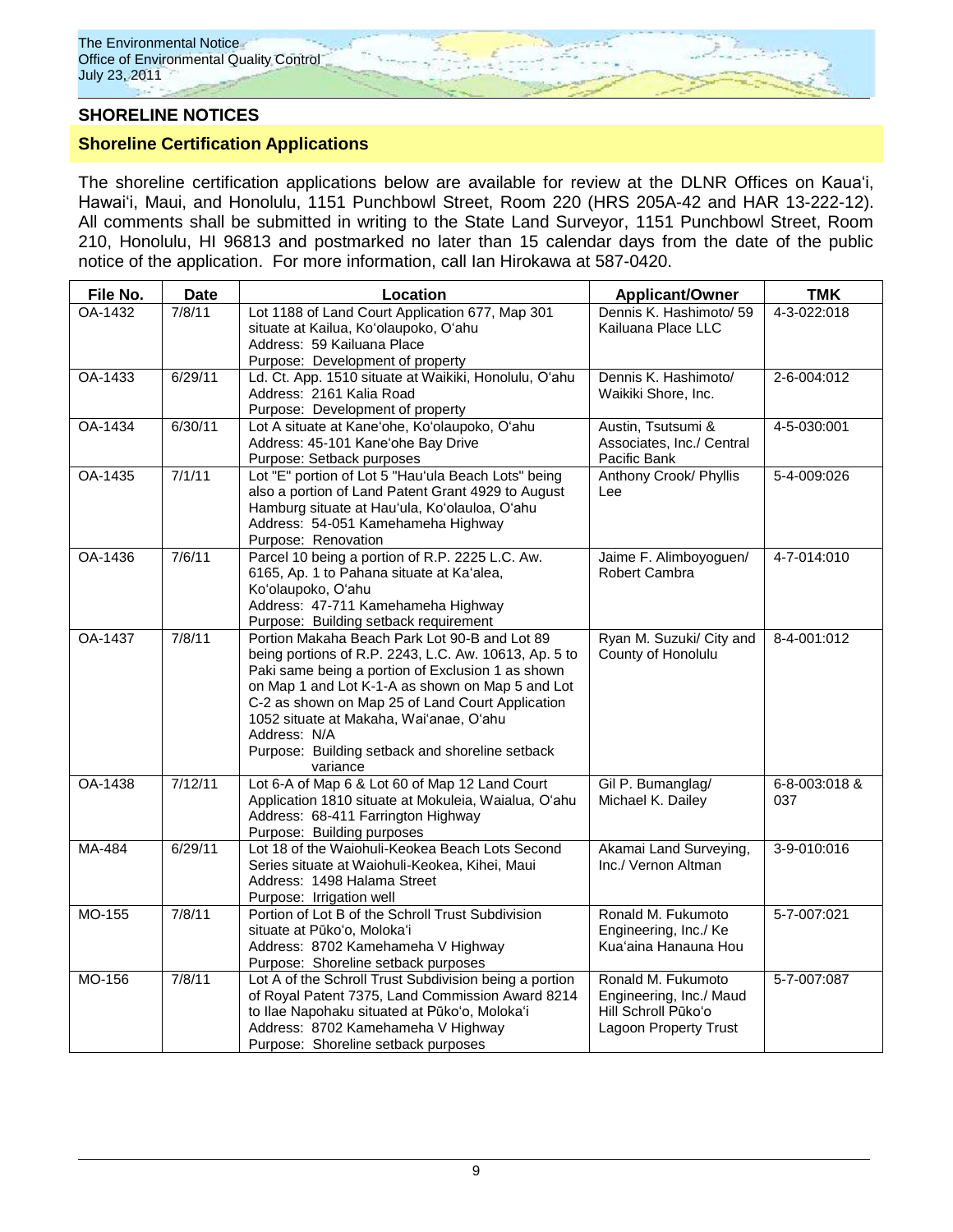

# **Shoreline Certifications and Rejections**

The shoreline notices below have been proposed for certification or rejection by DLNR (HRS 205A-42 and HAR 13-222-26). Any person or agency who wants to appeal shall file a notice of appeal in writing with DLNR no later than 20 calendar days from the date of this public notice. Send the appeal to the Board of Land and Natural Resource, 1151 Punchbowl Street, Room 220, Honolulu, HI 96813.

| File No. | <b>Proposed/Rejected</b>                   | Location                                                                                                                                                                                                                                                                                                                       | <b>Applicant/Owner</b>                                                 | <b>TMK</b>            |
|----------|--------------------------------------------|--------------------------------------------------------------------------------------------------------------------------------------------------------------------------------------------------------------------------------------------------------------------------------------------------------------------------------|------------------------------------------------------------------------|-----------------------|
| MA-471   | Proposed Shoreline<br>Certification        | Portion of Grant 3152 to Henry Cornwell<br>situate at Waikapu, Wailuku, Maui<br>Address: North Kihei Road<br>Purpose: SMA application process                                                                                                                                                                                  | Steven Wapner for<br>Kihei Canoe Club/<br>Alexander & Baldwin,<br>Inc. | 3-8-005:003<br>(por.) |
| MA-478   | <b>Proposed Shoreline</b><br>Certification | Lot 1 John M.P. Tavares Subdivision<br>being a portion of Land Commission<br>Award 520, Apana 1 to J.D. Li and Grant<br>2079, Apana 3 to Kaiewe situated at<br>Huelo, Hamakualoa, Maui<br>Address: 170 Door of Faith Road<br>Purpose: Subdivision purposes                                                                     | Jeffree Trudeau/ David 2-9-007:052<br>C. Bolles                        |                       |
| HA-437   | Proposed Shoreline<br>Certification        | Lot 9, Vacationland Hawai'i Subdivision,<br>portions of R.P. 4479 and L.P. 8177, L.C.<br>Aw. 8559 Apana 5 to C. Kana'ina and<br>R.P. 7483, L.C. Aw. 4452 Apana 1 and 2<br>to H. Kalama situate at Kapoho-<br>Halekamahina, Puna, Island of Hawai'i<br>Address: Wai Opae Road<br>Purpose: Due diligence preceding a<br>purchase | John Paris/ Joseph W.<br>Conner                                        | 1-4-067:009           |
| OA-1423  | Proposed Shoreline<br>Certification        | Lots 158 to 162, inclusive of Land Court<br>Application 1069 (Map 26) situate at<br>Honouliuli, 'Ewa, O'ahu<br>Address: 91-333, 91-329, 91-317, 91-<br>309, and 91-303 Papipi Road<br>Purpose: Shoreline Determination                                                                                                         | Park Engineering/<br>Haseko ('Ewa), Inc.                               | 9-1-011:001-<br>005   |
| OA-1426  | Proposed Shoreline<br>Certification        | Lot 157 as shown on Map 26 and Lot 297<br>as shown on Map 45 of Land Court<br>Application 1069 situate at Honouliuli,<br>'Ewa, O'ahu<br>Address: 91-295 Papipi Road<br>Purpose: Shoreline determination                                                                                                                        | Park Engineering/<br>Haseko ('Ewa), Inc.                               | 9-1-011:006 &<br>007  |
| OA-1427  | Proposed Shoreline<br>Certification        | Lot 23-F Land Court Application 242 (Map<br>10) situate at Pu'uloa, 'Ewa, O'ahu<br>Address: 91-129 'Ewa Beach Road<br>Purpose: Permit purposes                                                                                                                                                                                 | Dean Alcon/ Lester<br>Leu and Lyvonne Leu                              | 9-1-023:001           |
| OA-1428  | <b>Proposed Shoreline</b><br>Certification | Lot 2697 as shown on Map 274 of Land<br>Court Application 1069 situate at<br>Honouliuli, 'Ewa, O'ahu<br>Address: N/A<br>Purpose: Shoreline determination                                                                                                                                                                       | Park Engineering/ City<br>and County of<br>Honolulu                    | 9-4-134:006           |
| OA-1430  | Proposed Shoreline<br>Certification        | Lot 11729 as shown on Map 846 and Lot<br>18888 as shown on Map 1504 of Land<br>Court Application 1069 situate at<br>Honouliuli, 'Ewa, O'ahu<br>Address: 91-101 Papipi Road<br>Purpose: Shoreline determination                                                                                                                 | Park Engineering/<br>Haseko ('Ewa), Inc.                               | 9-1-134:007 &<br>014  |
| MA-472   | Proposed Shoreline<br>Certification        | Lot 23 of the Waiohuli-Keokea Beach<br>Lots Second Series (H.T.S. Plat 1071)<br>situate at Waiohuli-Keokea, Kula, Maui<br>Address: 1536 Halama Street<br>Purpose: Shoreline                                                                                                                                                    | James McCall/ Toshio<br>Okamura                                        | 3-9-010:011           |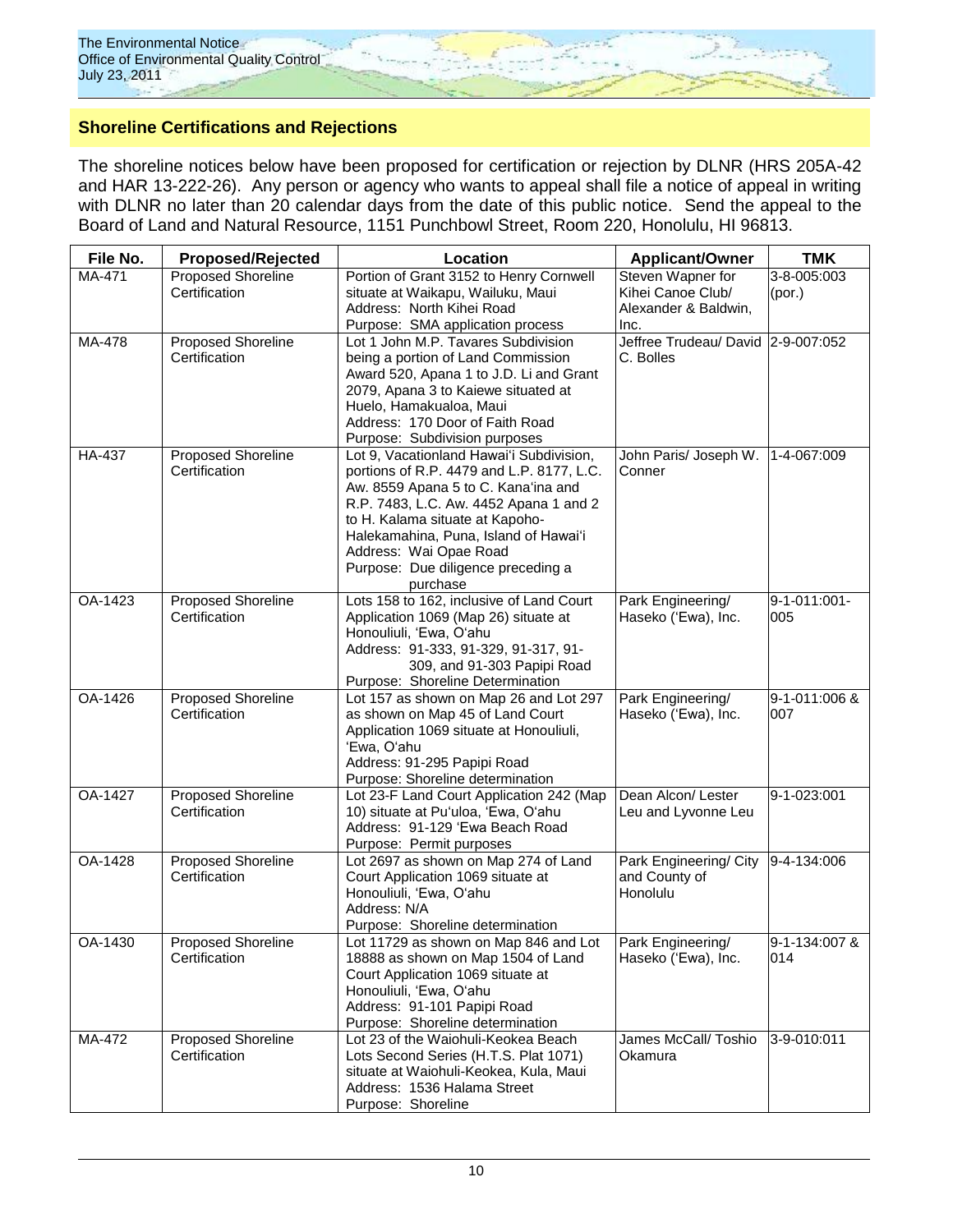| July 23, 2011 | The Environmental Notice<br>Office of Environmental Quality Control |                                                                                                                                                                                                                                                |                                                                   |                               |
|---------------|---------------------------------------------------------------------|------------------------------------------------------------------------------------------------------------------------------------------------------------------------------------------------------------------------------------------------|-------------------------------------------------------------------|-------------------------------|
| MA-476        | <b>Proposed Shoreline</b><br>Certification                          | Lot 59-B of the Makena Beach Lots being<br>a portion of Land Commission Award<br>11,216, Apana 21 to M. Kekauonohi<br>situate at Honualua, Makawao, Maui<br>Address: 4456 Makena Road<br>Purpose: Re-certification of shoreline                | Akamai Land<br>Surveying, Inc./ La<br>Canada c/o Stephen<br>Finn  | 2-1-011:029                   |
| MA-479        | <b>Proposed Shoreline</b><br>Certification                          | Lot D-1 and Lot E Crowell-Raymond<br>Partition portion of Lot 1, Section 4,<br>Second Partition of Hamakuapoko Hui to<br>Kalakini situate at Kuau, Hamakuapoko,<br>Maui<br>Address: 629 Hana Highway<br>Purpose: Determine shoreline setback   | Martina W. Jale/<br>Christopher K. Lawford 026                    | 2-6-010:025 &                 |
| MA-480        | <b>Proposed Shoreline</b><br>Certification                          | Lot 217 (Map 31) of Land Court<br>Application 1804 situate at Paehu,<br>Honualua, Makawao, Maui<br>Address: 3550 Wailea Alanui Drive<br>Purpose: Building setback and shoreline<br>setback variance                                            | Ryan M. Suzuki/<br>Wailea Hotel and<br>Beach Resort, LLC          | 2-1-008:067                   |
| $MA-481$      | <b>Proposed Shoreline</b><br>Certification                          | Portions of Grant 3152 to Henry Cornwell<br>and Royal Patent 8140, Land<br>Commission Award 5230 to Keaweamahi<br>situate at Pulehu-Nui & Waikapu, Kihei,<br>Maui<br>Address: 145 North Kihei Road<br>Purpose: Permit to drill irrigation well | Akamai Land<br>Surveying, Inc./ Sugar<br><b>Beach Resort</b>      | 3-8-013:014                   |
| MO-154        | Proposed Shoreline<br>Certification                                 | Lot 22 of Land Court Application 1714, as<br>shown on Map 3 being a portion of Grant<br>2544 to Maunaloa situate at<br>Makakupaianui and Kamiloloa 2, Moloka'i<br>Address: Kamehameha V Highway<br>Purpose: Building permit purposes           | Newcomer-Lee Land<br>Surveyors, Inc./ Nancy<br>Ellen L. Williams  | 5-4-006:032                   |
| KA-351        | <b>Proposed Shoreline</b><br>Certification                          | Moanakai Road, portion of Executive<br>Order 1187, and Parcel 23, Tax Map Key<br>(4) 4-5-002 situate at Kapa'a, Kawaihau,<br>Kaua'i<br>Address: Moanakai Road<br>Purpose: Lydgate to Kapa'a<br>bike/pedestrian path project                    | Eduardo L. Portugal/<br>County of Kaua'i                          | 4-5-002:001 &<br>023; 4-5-001 |
| KA-352        | <b>Proposed Shoreline</b><br>Certification                          | Lot 3, Land Court Application 889 situate<br>at Waipouli, Kawaihau, Kaua'i<br>Address: 650 Aleka Loop<br>Purpose: Determine shoreline setback                                                                                                  | Esaki Surveying and<br>Mapping, Inc./ Kaua'i<br>Coconut Beach LLC | 4-3-007:028                   |

# **POLLUTION CONTROL PERMITS**

Below is a pollution control permit before the State Department of Health (HRS 342B and HAR 11-60.1). For more information, contact the number given.

| <b>Branch</b>                                            | <b>Applicant and</b>                                                                                          | <b>Project</b>                                            | Date                        | <b>Proposed</b>     |
|----------------------------------------------------------|---------------------------------------------------------------------------------------------------------------|-----------------------------------------------------------|-----------------------------|---------------------|
| <b>Permit Type</b>                                       | <b>Permit Number</b>                                                                                          | Location                                                  |                             | <b>Use</b>          |
| Clean Air Branch,<br>586-4200, -Covered<br>Source Permit | Tesoro Hawai'i Corporation<br><b>Application for Permit</b><br>Modification No. 0066-07<br>ICSP No. 0066-03-C | Located at:<br>607 Kalaniana'ole Avenue,<br>Hilo, Hawai'i | Comments<br>Due:<br>8/15/11 | Hilo Terminal No. 3 |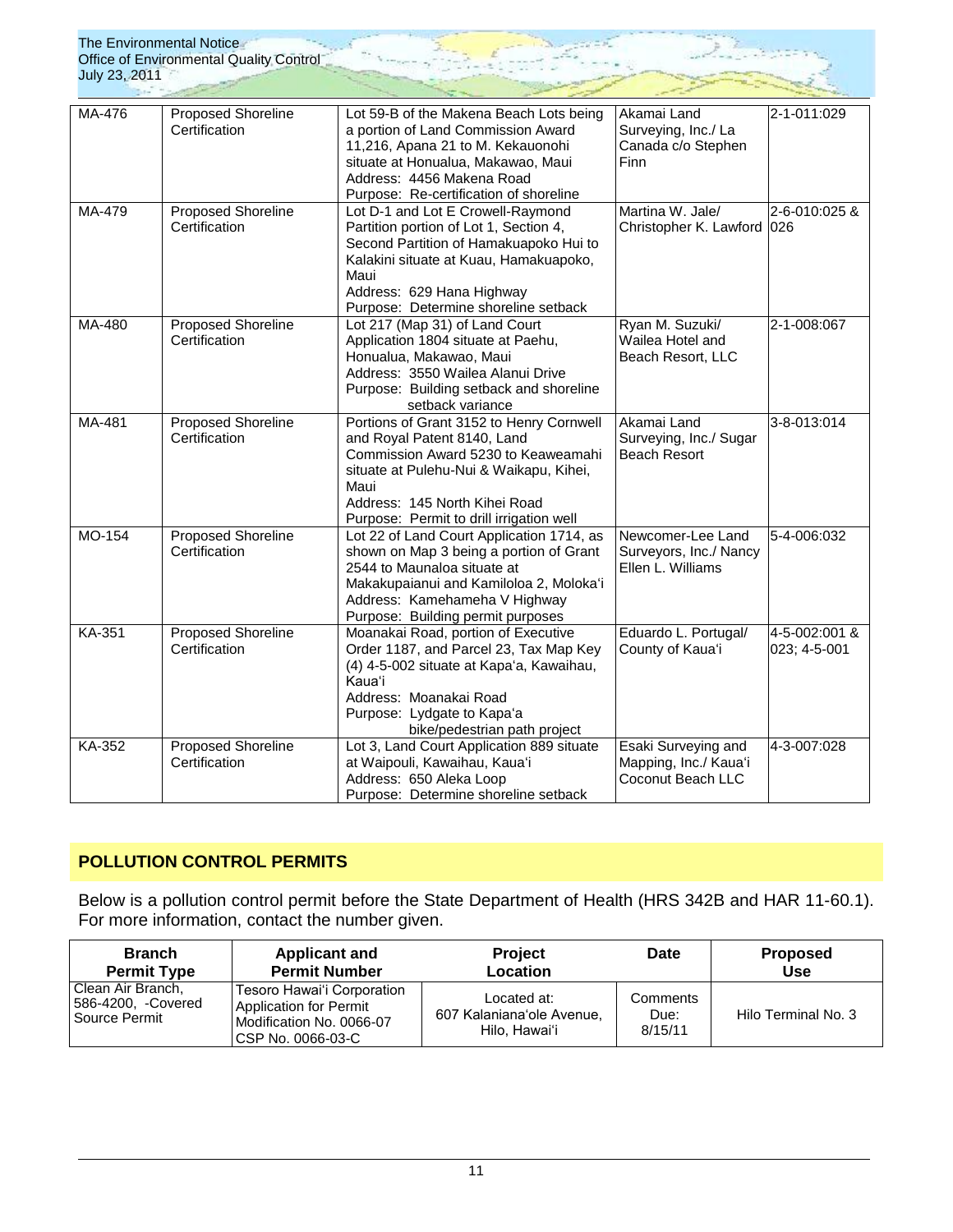

# **ENVIRONMENTAL COUNCIL NOTICE**

The Environmental Council has a tentative meeting scheduled for August 18, 2011. Please go to the State [Calendar](http://calendar.ehawaii.gov/calendar/html/event) website six days prior to the meeting date to review the agenda. For more information, contact the Council at [environmental.council@doh.hawaii.gov](mailto:environmental.council@doh.hawaii.gov) or call 586-4185.

# **FEDERAL NOTICES**

# **False Killer Whale Take Reduction Plan**

The National Marine Fisheries Service (NMFS), National Oceanic and Atmospheric Administration (NOAA), Commerce. Announces the available of a Draft False Killer Whale Take Reduction Plan developed by the False Killer Whale Take Reduction Team. This proposed rule would implement the proposed False Killer Whale Take Reduction Plan (FKWTRP), which is based on consensus recommendations included in the Draft False Killer Whale Take Reduction Plan. The proposed FKWTRP includes some changes and modifications proposed by NMFS. This action is necessary because current mortality and serious injury of the Hawai"i Pelagic stock of false killer whales incidental to the Hawai"i-based pelagic longline fisheries are above the stock"s potential biological removal (PBR), and are therefore inconsistent with the short and long-term goals of the Marine Mammal Protection Act (MMPA). The FKWTRP is intended to meet the requirements of the MMPA through both regulatory and non-regulatory measures. Proposed regulatory measures include gear requirements, longline prohibited areas, training and certification in marine mammal handling and release, captains" supervision of marine mammal handling and release, and posting of NMFS-approved placards on longline vessels. NMFS is also proposing non-regulatory measures, including research and data collection recommendations. Written comments on the proposed rule must be received no later October 17, 2011. Comments on the proposed rule, identified by 0648–BA30, may be sent to either of the following addresses: • *Electronic Submissions:* Submit all electronic public comments via the Federal eRulemaking Portal: *[http://www.regulations.gov;](http://www.regulations.gov/) or* • *Mail:* Mail written comments to Regulatory Branch Chief, Protected Resources Division, National Marine Fisheries Service, Pacific Islands Regional Office (PIR), 1601 Kapi'olani Blvd., Suite 1110, Honolulu, Hawai'i 96814, Attn: Proposed False Killer Whale Take Reduction Plan (see, 76 FR 42082, July 18, 2011)

# **Kalaupapa Federal Advisory Commission Meeting**

The National Park Service, of the U. S. Department of the Interior (NPS) announced that the Kalaupapa Federal Advisory Commission would be meeting on July 26, 2011, at 09:00 a.m. (Hawai"i Standard Time) at the McVeigh Social Hall, Kalaupapa National Historical Park, Kalaupapa, Hawai"i 96742. The July 26, 2011, Commission meeting agenda will consist of the following items: (1) Superintendent"s Report; (2) General Management Plan (GMP) Update; (3) Commercial Air Service Status at Kalaupapa; (4) Memorial Project Update; (5) Kalaupapa Fire Management Plan Update; (6) Public Comments. For further information contact the Superintendent, Kalaupapa National Historical Park, P.O. Box 2222, Kalaupapa, Hawai'i 96742, telephone (808) 567–6802, x 1100 (see, 76 FR 41517, July 14, 2011).

# **Draft Habitat Conservation Plan and Environmental Assessment for Construction and Operations at Kaua**"**i Lagoons Resort and Golf Course**

The Fish and Wildlife Service of the U. S. Department of the Interior (FWS) announced that it received an application from Kaua"i Lagoons LLC (KL) (applicant) for an incidental take permit (ITP) under the Endangered Species Act of 1973, as amended (ESA). The applicant is requesting a 30-year ITP to authorize take of eight bird species – six endangered, one threatened, and one candidate for listing. The ITP application includes a draft habitat conservation plan (HCP) that describes the actions and measures the applicant will implement to minim ize, mitigate, and monitor incidental take of the covered species. The ITP application also includes a draft implementing agreement (IA). The Service also announces the availability of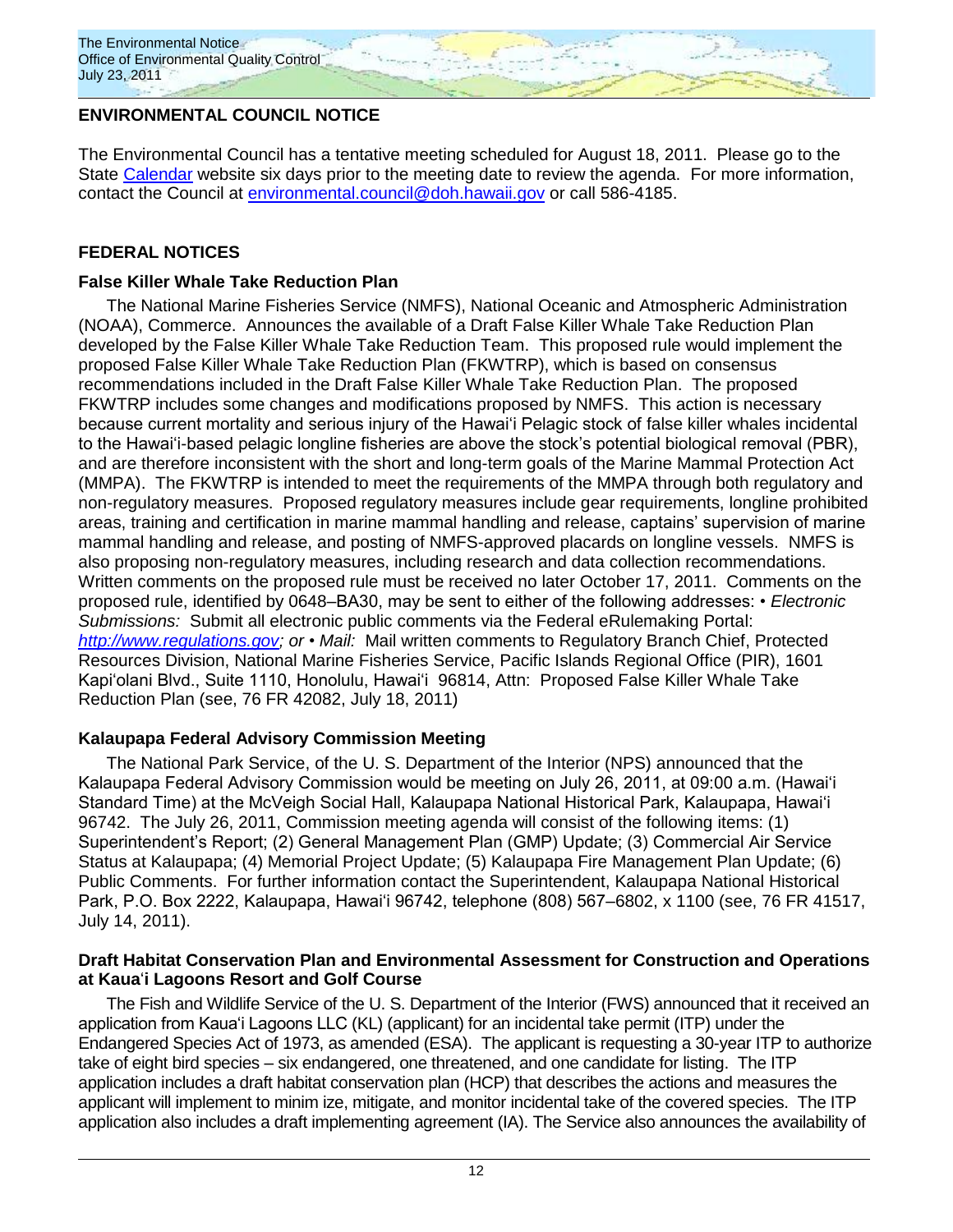The Environmental Notice Office of Environmental Quality Control July 23, 2011

a draft Environmental Assessment (EA) that has been prepared in response to the permit application in accordance with the requirements of the National Environmental Policy Act (NEPA). The Service is making the permit application materials and draft EA available for public review and comment. All comments from interested parties must be received on or before August 26, 2011.

Please address written comments to Loyal Mehrhoff, Project Leader, Pacific Islands Fish and Wildlife Office, U.S. Fish and Wildlife Service, 300 Ala Moana Boulevard, Room 3–122, Honolulu, Hawai"i 96850. You may also send comments by facsimile to (808) 792–9581. For further information contact Michelle Bogardus, Fish and Wildlife Biologist, U.S. Fish and Wildlife service at the above address, telephone (808) 792–9400 (see, 76 FR 40927, July 12, 2011).

# **Public Hearings for Proposed Rulemaking To Revise Critical Habitat for Hawaiian Monk Seals**

The National Marine Fisheries Service (NMFS) of the National Oceanic and Atmospheric Administration of the U. S. Department of Commerce announced six public hearings to be held for the proposed rule to revise critical habitat for the Hawaiian monk seal, which was published in the **Federal Register** on June 2, 2011, where NMFS proposed to revise the current critical habitat for the Hawaiian monk seal (*Monachus schauinslandi*) by extending the current designation in the Northwestern Hawaiian Islands (NWHI) out to the 500-meter (m) depth contour and including Sand Island at Midway Islands; and by designating six new areas in the main Hawaiian Islands (MHI), pursuant to section 4 of the Endangered Species Act (ESA). Specific areas proposed for the MHI include terrestrial and marine habitat from 5m inland from the shoreline extending seaward to the 500-m depth contour around: Ka'ula Island, Ni"ihau, Kaua"i, O"ahu, Maui Nui (including Kaho"olawe, Lāna"i, Maui, and Moloka"i), and Hawai"i (except those areas that have been identified as not included in the designation). We propose to exclude the following areas from designation because the national security benefits of exclusion outweigh the benefits of inclusion, and exclusion will not result in extinction of the species: Kingfisher Underwater Training area in marine areas off the northeast coast of Ni"ihau; Pacific Missile Range Facility Main Base at Barking Sands, Kaua"i; Pacific Missile Range Facility Offshore Areas in marine areas off the western coast of Kaua"i; the Naval Defensive Sea Area and Pu"uloa Underwater Training Range in marine areas outside Pearl Harbor, O"ahu; and the Shallow Water Minefield Sonar Training Range off the western coast of Kaho"olawe in the Maui Nui area. In addition we are soliciting comments on all aspects of the proposal, including information on the economic, national security, and other relevant impacts. We will consider additional information received prior to making a final decision on critical habitat designation. Joint Commerce-Interior ESA implementing regulations state that the Secretary of Commerce shall promptly hold at least one public hearing if any person requests one with 45 days of publication of a proposed regulation to list a species or to designate critical habitat (see 50 CFR 424.16 (c)(3)). To allow the public an opportunity to provide comment on the proposed rule, we will hold six public hearings. We will accept oral and written comments on the proposed rule to revise Hawaiian monk seal critical habitat (76 FR 32026; June 2, 2011) during these hearings.

## **Dates and Locations of the Hearings**

- August 8, 2011 Mitchell Pauole Center, 90 Ainoa Street, Kaunakakai, Moloka"i 96748 5:30 8 p.m.
- August 9, 2011 Kihei Community Center, 303 E. Lipoa Street, Kihei, Maui 96753 5:30 8 p.m.
- August 10, 2011 Kaua"i War Memorial Convention Hall, 4191 Hardy Street, Līhuʻe, Kaua"i 96766 5:30 - 8 p.m.
- August 11, 2011 McCoy Pavilion at Ala Moana Park, 1201 Ala Moana Blvd., Honolulu, O"ahu 96814 5:30 - 8 p.m.
- August 15, 2011 Mokupapapa Discovery Center, 308 Kamehameha Avenue, Suite 109, Hilo, Hawai"i 96720 – 5:30 - 8 p.m.
- August 16, 2011 Kahakai Elementary School, 76–147 Royal Poinciana Drive, Kailua Kona, Hawai"i 96740 – 6:30 - 9 p.m.

Oral and written comments on the proposed rule to revise Hawaiian monk seal critical habitat (76 FR 32026; June 2, 2011) received during these hearings will be part of the administrative record. People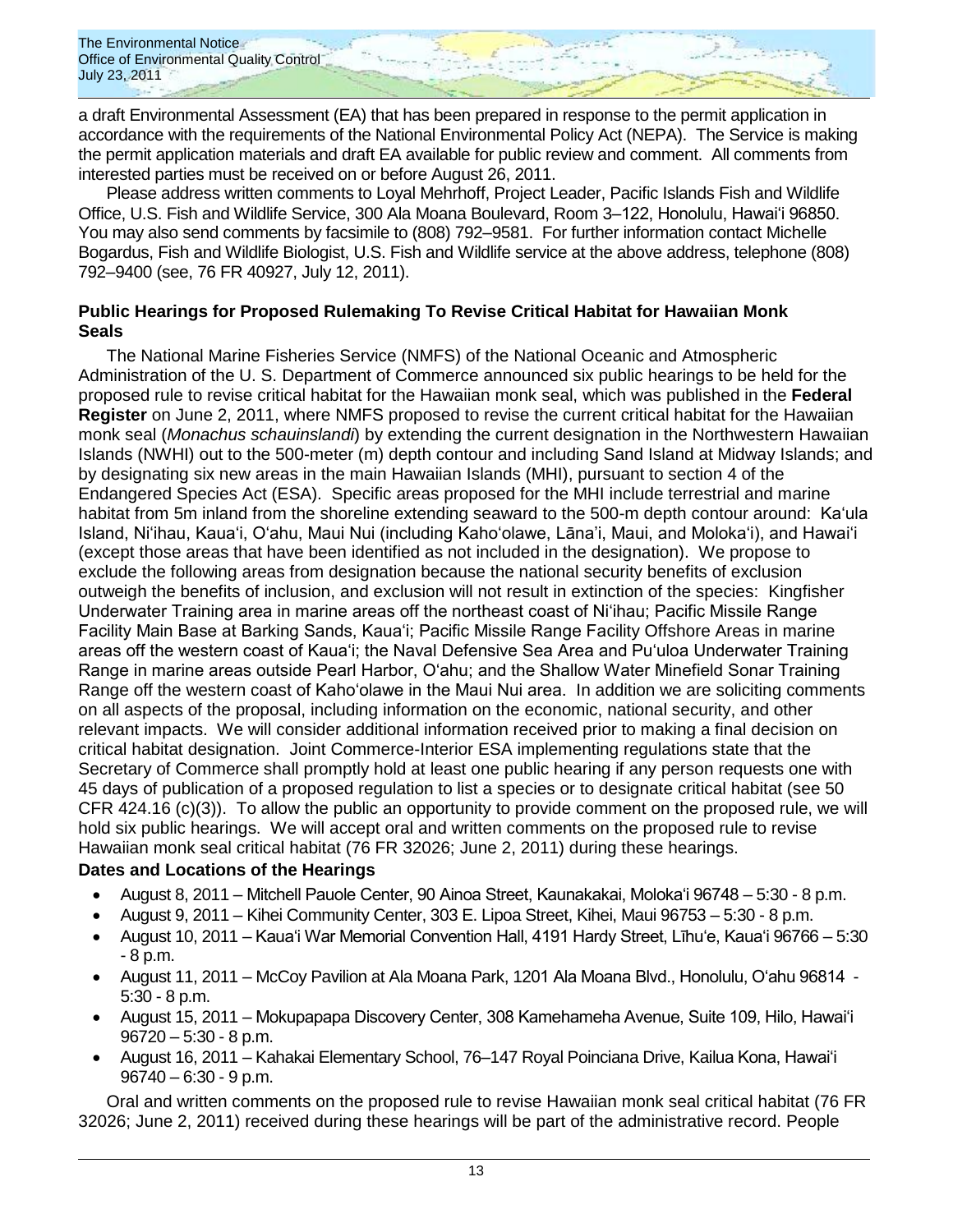The Environmental Notice Office of Environmental Quality Control July 23, 2011

wishing to make an oral statement for the record at a public hearing are encouraged to provide a written copy of the statement and present it to us at the hearing. In the event that attendance at the public hearings is large, the time allotted for oral statements may be limited. Oral and written statements receive equal consideration. There are no limits on the length of written comments submitted to us.

As noted in the proposed rule, we will consider written comments received on or before August 31, 2011. You may submit written comments on the proposed rule identified by 0648–BA81 by any one of the following methods: • *Electronic Submissions:* Federal eRulemaking Portal: *[http://www.regulations.gov.](http://www.regulations.gov/)*  Follow the instructions for submitting comments. • *Mail or hand-delivery:* Submit written comments to Regulatory Branch Chief, Protected Resources Division, National Marine Fisheries Service, Pacific Islands Regional Office, 1601 Kapiʻolani Blvd., Suite 1110, Honolulu, HI, 96814, *Attn.:* Hawaiian monk seal proposed critical habitat. *Instructions:* Comments must be submitted to one of these two addresses to ensure that the comments are received, documented, and considered by NMFS. Comments sent to any other address or individual, or received after the end of the comment period, may not be considered. All comments received are a part of the public record and will generally be posted to *[http://www.regulations.gov](http://www.regulations.gov/)* without change. All Personal Identifying Information (*e.g.,* name, address) voluntarily submitted by the commenter may be publicly accessible. Do not submit Confidential Business Information or otherwise sensitive or protected information. We will accept anonymous comments (enter "NA" in the required fields if you wish to remain anonymous). Attachments to electronic comments will be accepted in Microsoft Word, Excel, WordPerfect, or Adobe PDF file formats only. The petition, 90-day finding, 12-month finding, draft biological report, draft economic analysis report, draft ESA 4(b)(2) report, and other reference materials regarding this determination can be obtained via the NMFS Pacific Islands Regional Office Web site: *[http://www.fpir.noaa.gov/PRD/prd](http://www.fpir.noaa.gov/PRD/prd_critical_habitat.html)*\_*critical*\_*habitat.html* or by submitting a request to the Regulatory Branch Chief, Protected Resources Division, National Marine Fisheries Service, Pacific Islands Regional Office, 1601 Kapiʻolani Blvd., Suite 1110, Honolulu, Hawai"i 96814, *Attn:* Hawaiian monk seal proposed critical habitat. Background documents on the biology of the Hawaiian monk seal, the July 2, 2008, petition requesting revision of its critical habitat, and documents explaining the critical habitat designation process, can be downloaded from *[http://www.fpir.noaa.gov/PRD/prd](http://www.fpir.noaa.gov/PRD/prd_critical_habitat.html)*\_*critical*\_*habitat.html,* or requested by phone or e-mail from the NMFS staff in Honolulu. For further information, contact Jean Higgins, NMFS, Pacific Islands Regional Office, (808) 944–2157; Lance Smith, NMFS, Pacific Islands Regional Office, (808) 944–2258; or Marta Nammack, NMFS, Office of Protected Resources (301) 427–8403 (see, 76 FR 41446, July 14, 2011).